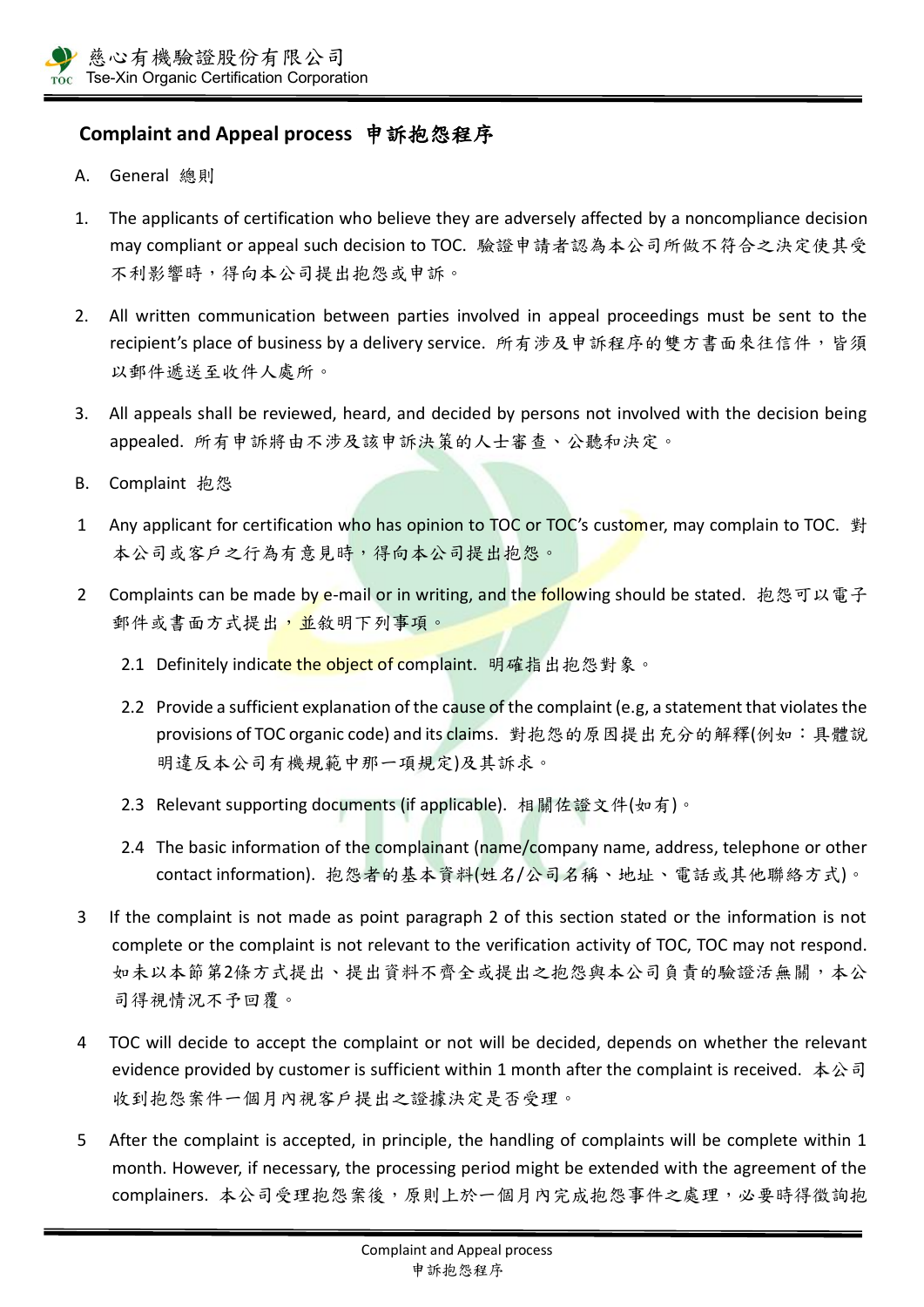怨者同意後延長處理期限。

- 6 If an investigation is no need to the complaint, TOC may reply by telephone, e-mail or written, as appropriate; if necessary, it will be proceeded as follows: 如抱怨案無需調查, 本公司得視情況以 電話、電子郵件或書面回覆;如需調查,則依下列原則進行:
	- 6.1 TOC may investigate the object of complaint (including TOC's customers) without notice. 本公 司得在無預告情況下,對受抱怨對象(含本公司客戶)展開調查。
	- 6.2 Contents of investigation including consult with the review committee, experts/ scholars, onsite inspection or other method that TOC deemed necessary. 調查項目:包括諮詢審查委員 或專家學者、實地查驗及其他本公司認定之必要資訊。
	- 6.3 Any person who may affect the justice of the investigation, shall not be the investigator of the case. 任何可能影響調查公正性的關係者,不得擔任該案件之調查工作。
- 7 If the complaint is withdrawn before the investigation is completed, the investigation will be terminated unless TOC finds that the complaint has sufficient facts and is of great significance.  $\psi \neq \psi$ 完成調查前,抱怨案即撤回,除非本公司認定抱怨案有足夠事實,且具有重大意義外,否則將 終止調查。
- 8 The investigation of the case may be terminated, if it has been involved in criminal investigation. 所 調查的抱怨案,若已涉及刑事偵查者,得停止調查。
- 9 The complaints should be reviewed or decided by persons who are not involved in the relevant certification activities. To whom have consulted or been hired by the client, he/she will not be allowed to participate in the review or decision of the complaint within two years after the consultation or employment. 抱怨案應由未參與相關驗證活動之人員審查或決定。如曾為客戶提出顧問諮詢或 曾受客戶雇用之人員,在顧問諮詢或雇用結束後兩年內亦不得參與抱怨案之審查或決定。
- 10 TOC may disclose or not disclosed, as the case may, the information obtained during the investigation in whole or in part. 除法令規定或本公司保密政策所認定的機密資訊外,本公司得視情況公開 或不公開調查所得的全部或部分資料。
- C. Appeals 申訴
- 1 An applicant for certification who has objection to TOC's notice of certification, may file an appeal to TOC. 驗證申請者對本公司之驗證決定有異議,得對本公司提出申訴。
- 2 An appeal of a noncompliance decision must be filed within the time period provided in the letter of notification or within 30 days from receipt of the notification, whichever occurs later. the appeal would not be accepted if not filed in a timely manner. 必須在通知書註明之期限內或收到通知 書30天內(以二者之中較晚者為準)提出對不符合決定的申訴。申訴應於收到抱怨裁決、驗證 裁決通知之日起一個月內以書面為之,並以一次為限。逾期申訴者,本公司不予受理。
- 3 The appeal should specify the reason and demand in writing. 申訴人應以書面方式明確說明申